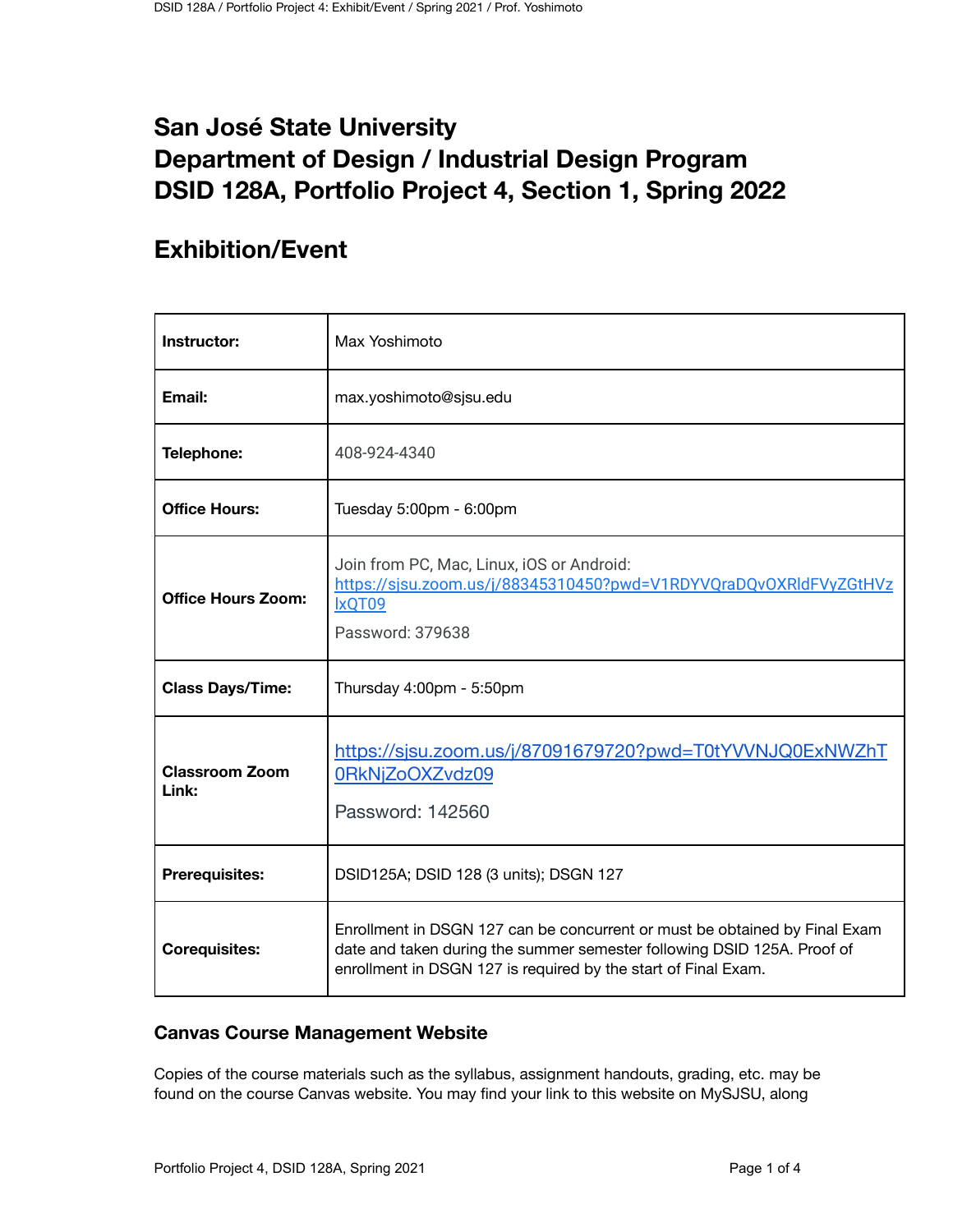with your login/password info. You are responsible for regularly checking with the messaging system in Canvas for course updates, assignments, etc.

## **Course Description**

Portfolio Project 4 is the final course in the Portfolio Project Series. The course focuses on the design, planning and implementation of a public exhibition of work. Each student will exhibit a body of work that represents their abilities and perspective as a designer. The exhibition will be presented collectively and will require creative and effective collaboration between students. The exhibition is the culmination of studies in industrial design and it caps each student's career at SJSU.

## **Course Goals and Student Learning Objectives**

Upon successful completion of this course, students will be able to:

(LO1) Prepare a professional-grade designer's Professional Package (resume, cover letter, business card and portfolio)

(LO2) Edit, curate and organize a comprehensive body of work.

(LO3) Apply visual design principles to effectively exhibit design work.

(LO4) Construct a professional quality portfolio of work in an online/digital environment.

(LO5) Employ storytelling to convey a distinct and personal point-of-view about design.

(LO6) Combine the knowledge of how to best discuss their work in their portfolio, along with their design process and design philosophy, and present publicly in an exhibition open to the professional community and in an international design competition.

(LO7) Actively discuss, critique, and engage in professional reviews of their own and their peers' work.

## **Required Texts/Readings**

#### **Required Readings:**

Additional reading assignments will be provided on Canvas.

### **Library Liaison:**

Design Department Librarian Scott, Gareth Phone: (408)-808-2094 Email: [gareth.scott@sjsu.edu](mailto:gareth.scott@sjsu.edu)

### **Classroom Protocol**

Students are expected to be on time to class. Students are to be respectful of the professor and their peers. Any disruptive activities in the classroom will result in the student being asked to leave the class. Arriving late to class without prior arrangement and approval from the professor is considered disruptive. If the student cannot be in the classroom by the start of class, please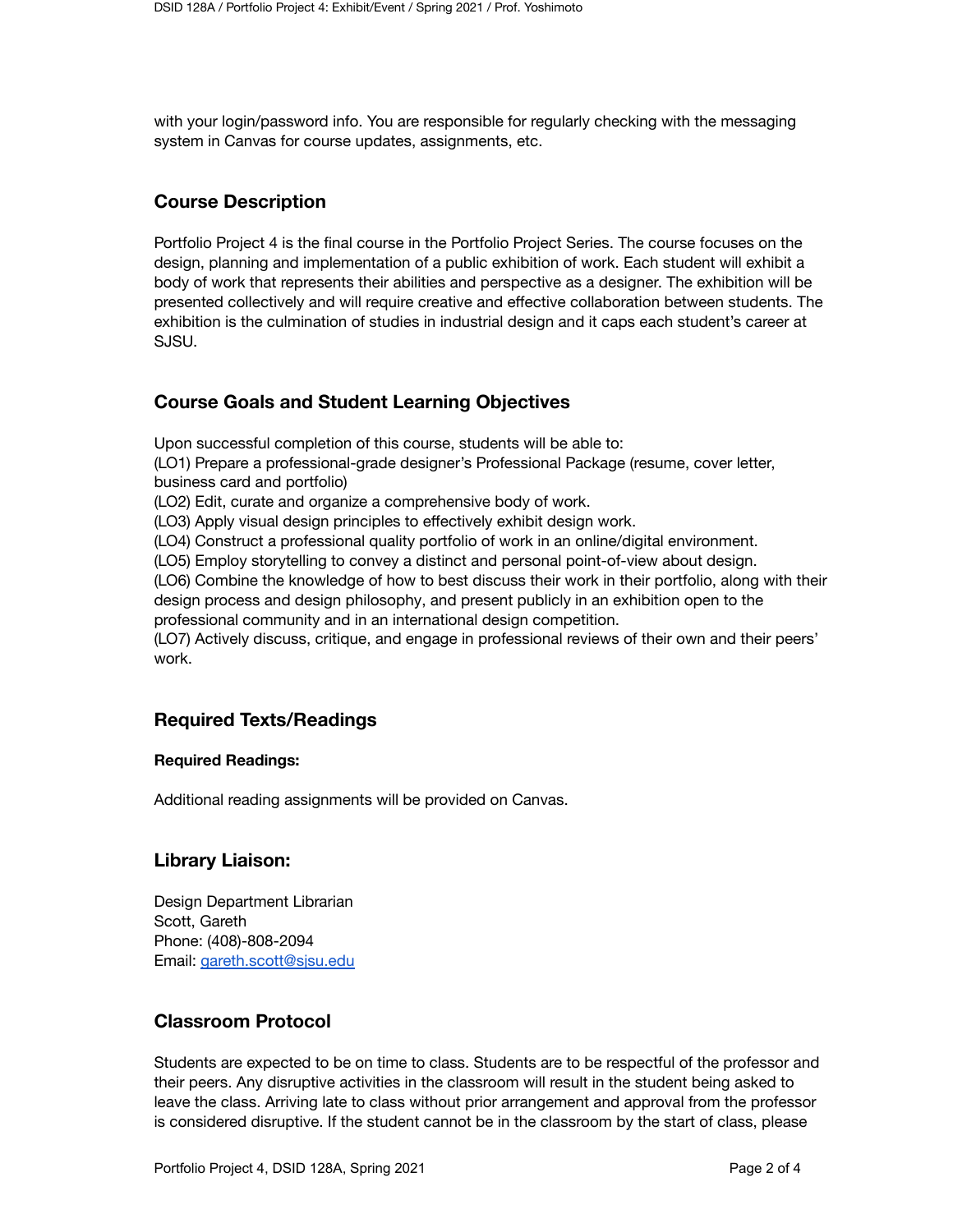do not interrupt the class in session by entering the classroom. If a student encounters any problems that inhibit their ability to participate in the class, please provide as much advance notice as possible to the instructor so that he/she may respond and inform the student in a timely manner. Students are expected to leave the classroom in a clean condition at the end of each class meeting so that the next class has an organized, clean room waiting for them.

Inappropriate use of smartphones, laptops and video games is disruptive and inconsiderate to your classmates and instructors. Smartphone use should be limited to essential classroom activities. If you disrupt or withdraw from class activities due to your inability to silence these and similar devices it will count against the participation portion of your final grade. If personal issues (family, medical, etc) require you to leave your phone on, you may do so by making arrangements with the instructor in advance.

If you are having any difficulties that are affecting your successful completion of this class, you are encouraged to contact the instructor as soon as possible. Do not wait until the end of the semester to discuss any problems you are having in class or with your grades, as that is often too late to afford the appropriate support and enable success in the course.

All protocols above apply to Online meetings. Additionally, video cameras must be turned on during the entire class session.

#### **Missed or Late Homework:**

All work turned in late will receive an automatic 40% deduction in grading. If you have an excusable reason for turning in an assignment late or missing a class, please contact the professor as soon as possible before the class begins. The professor will work with you to develop an approved plan to turn in late work and still get full credit. Feedback on approved late work can be obtained during the professor's office hours.

# **Assignments and Grading Policy**

#### **Assignments:**

Assignment details and due dates will be available on Canvas.

Students will be engaged in critiques and practice sessions during class meeting times and they will be assessed on engagement in those activities (LO6, LO7). Students will have homework assignments to do outside of class (up to 4 hours per week) that include reading, layout, design, and writing (LO3, LO4).

### **Determination of Grades**

This course is a credit (CR) / no credit (NC) course. CR grades are passing and grant credit for taking the course. NC grades do not grant credit for the course, but do not affect your GPA or academic standing. There is one general criteria that will ultimately determine the grade in this class. Anything below a "C" grade average for all coursework is an automatic NC grade.

Letter grades will be given to students throughout the semester for coursework. That grading will follow the standard SJSU A-F system as indicated below. A cumulative grade of "C" or better is required to earn a CR grade in the course. Anything below a "C" (less than 72.5%) will result in a NC grade.